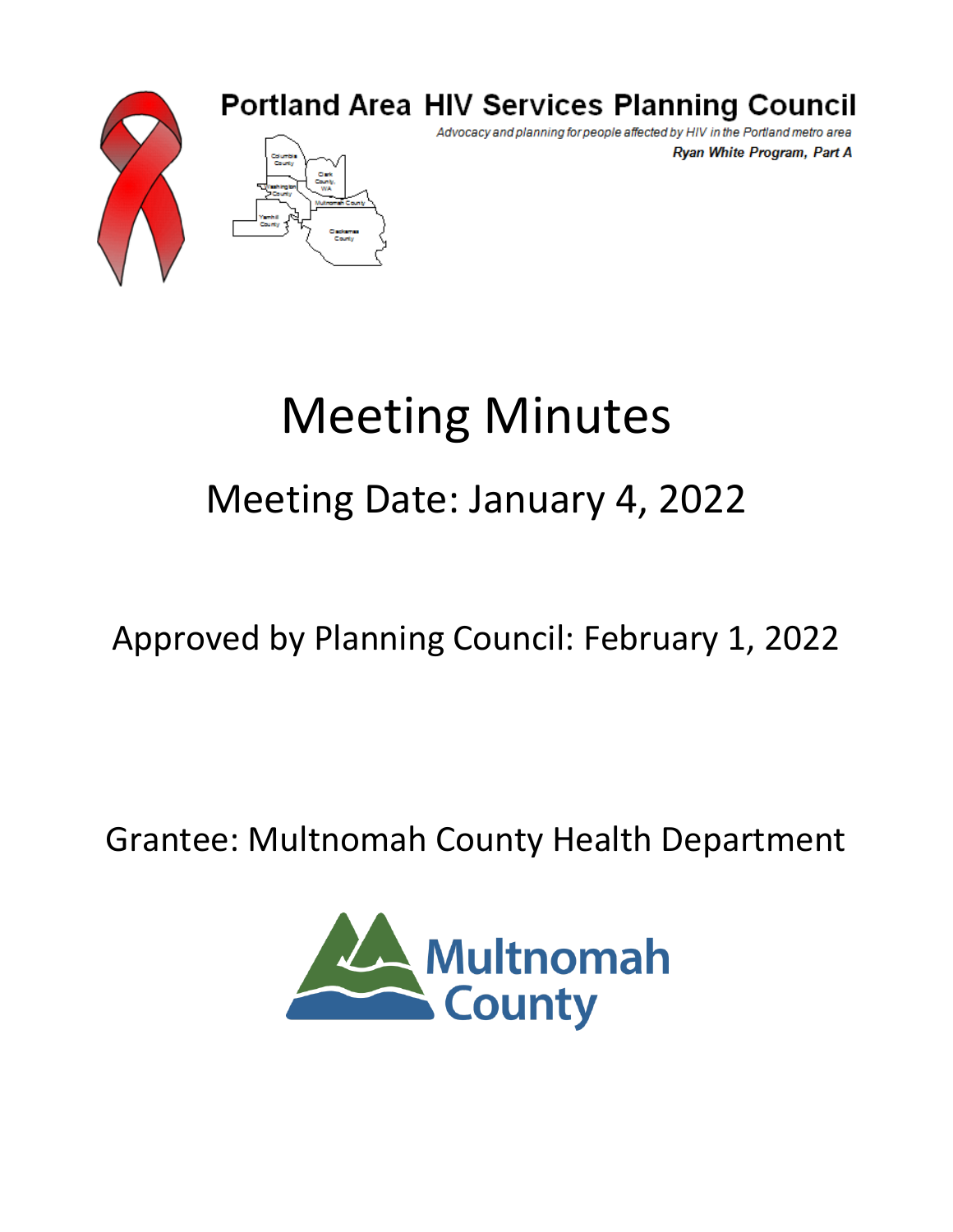#### **Portland Area HIV Services Planning Council MEETING MINUTES**

Tuesday, January 4, 2022, 4:00 pm – 6:00 pm Virtual Zoom Meeting

#### **AGENDA**

| Item                   | <b>Discussion, Motions, and Actions</b>                                                                                 |  |  |  |  |  |
|------------------------|-------------------------------------------------------------------------------------------------------------------------|--|--|--|--|--|
| Call to Order          | Michael Thurman-Noche called the meeting to order at 4:00 PM. Bert Partin shared a Land<br>Acknowledgement (see slide). |  |  |  |  |  |
| Welcome &              | Bri Williams welcomed everyone to the Planning Council meeting. Aubrey Daquiz reviewed                                  |  |  |  |  |  |
| Logistics              | meeting logistics.                                                                                                      |  |  |  |  |  |
|                        | Please say your name each time you speak<br>٠                                                                           |  |  |  |  |  |
|                        | Please "raise your hand" or type questions in the chat box<br>٠                                                         |  |  |  |  |  |
|                        | We will mute and unmute folks as needed during the meeting                                                              |  |  |  |  |  |
|                        | If you're calling in (not viewing slides), please mute yourself to minimize<br>$\bullet$                                |  |  |  |  |  |
|                        | background noise, unless you have a question / comment                                                                  |  |  |  |  |  |
|                        | Meetings are recorded for accurate meeting minutes.<br>$\bullet$                                                        |  |  |  |  |  |
| Candle Lighting        | Toni Kempner led the lighting of the ceremonial candle in honor of those who have passed                                |  |  |  |  |  |
| Ceremony               | so valiantly while taking AZT.                                                                                          |  |  |  |  |  |
| Introductions          | Michael Thurman-Noche conducted a roll call of Planning Council members and staff.                                      |  |  |  |  |  |
|                        | Attendees introduced themselves: name, pronouns, role or affiliation, conflicts, and one                                |  |  |  |  |  |
|                        | word check in. Michael shared the Council Participation Guidelines.                                                     |  |  |  |  |  |
| Announcements          | Announcements:                                                                                                          |  |  |  |  |  |
|                        | See slides.                                                                                                             |  |  |  |  |  |
|                        | Announcements                                                                                                           |  |  |  |  |  |
|                        | Welcome new Planning Council member Michelle Wilson<br>$\bullet$                                                        |  |  |  |  |  |
|                        | With Bri Williams becoming co-chair, we have an opening on the Operations<br>$\bullet$                                  |  |  |  |  |  |
|                        | Committee. Nominations will be held in February. You must have completed 1 year on                                      |  |  |  |  |  |
|                        | the Council in order to serve on Operations.                                                                            |  |  |  |  |  |
|                        |                                                                                                                         |  |  |  |  |  |
| <b>Brief Planning</b>  | Presenter: Michael Thurman-Noche                                                                                        |  |  |  |  |  |
| <b>Council History</b> | <b>Summary of Discussion:</b>                                                                                           |  |  |  |  |  |
|                        | See slides.                                                                                                             |  |  |  |  |  |
|                        |                                                                                                                         |  |  |  |  |  |
| Agenda Review          | The agenda was reviewed by the Council, and no changes were made.                                                       |  |  |  |  |  |
| and Minutes            |                                                                                                                         |  |  |  |  |  |
| Approval               | The meeting minutes from the December 7, 2021, meeting were approved by unanimous                                       |  |  |  |  |  |
|                        | consent.                                                                                                                |  |  |  |  |  |
| Public                 | None.                                                                                                                   |  |  |  |  |  |
| Testimony              |                                                                                                                         |  |  |  |  |  |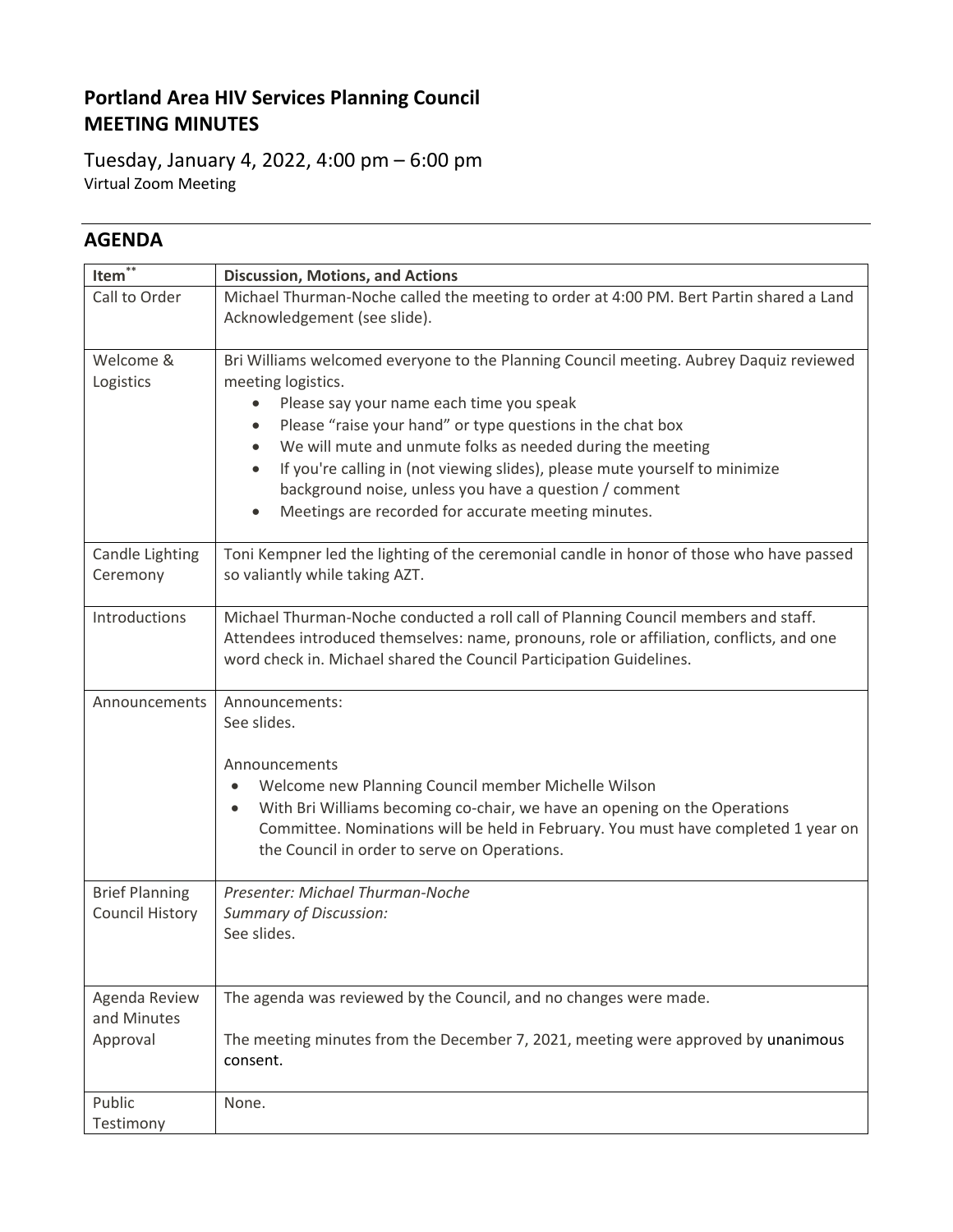| Item $\overline{\mathbf{r}^*}$ | <b>Discussion, Motions, and Actions</b>                                                                        |  |  |  |  |  |  |  |
|--------------------------------|----------------------------------------------------------------------------------------------------------------|--|--|--|--|--|--|--|
|                                | Reminder to all: Please remind your community that we are always looking for community                         |  |  |  |  |  |  |  |
|                                | input on their experience with HIV services.                                                                   |  |  |  |  |  |  |  |
|                                |                                                                                                                |  |  |  |  |  |  |  |
| Finalize                       | Presenter: Michael Thurman-Noche                                                                               |  |  |  |  |  |  |  |
| Contingency                    | <b>Summary of Discussion:</b>                                                                                  |  |  |  |  |  |  |  |
| Plans for FY22-                | See slideshow.                                                                                                 |  |  |  |  |  |  |  |
| 23 Allocations                 |                                                                                                                |  |  |  |  |  |  |  |
|                                | The Planning Council continued to discuss the scenarios suggested by small groups.                             |  |  |  |  |  |  |  |
|                                |                                                                                                                |  |  |  |  |  |  |  |
|                                | At our previous meetings, the Council decided                                                                  |  |  |  |  |  |  |  |
|                                | Flat funding contingency plan<br>٠                                                                             |  |  |  |  |  |  |  |
|                                | Increase food by \$3500, decrease MCM by \$3500<br>$\circ$                                                     |  |  |  |  |  |  |  |
|                                | Everything else remains the same.<br>$\circ$                                                                   |  |  |  |  |  |  |  |
|                                | Decrease Up to 3% funding contingency plan<br>$\bullet$                                                        |  |  |  |  |  |  |  |
|                                | Hold harmless: Medical care, Health Insurance, Early Intervention, Psychosocial<br>$\circ$                     |  |  |  |  |  |  |  |
|                                | Support Services.                                                                                              |  |  |  |  |  |  |  |
|                                | Proportionately decrease: Mental Health, Dental, Medical Case Management,<br>$\circ$                           |  |  |  |  |  |  |  |
|                                | MCM Minority AIDS Initiative, Substance Abuse Treatment, Housing, Food, Non-<br><b>Medical Case Management</b> |  |  |  |  |  |  |  |
|                                |                                                                                                                |  |  |  |  |  |  |  |
|                                | Increase funding of 1 to 4%                                                                                    |  |  |  |  |  |  |  |
|                                | Previous proposal: (1) Fund COLA to 3%, (2) Evenly split funds between food and<br>$\bullet$                   |  |  |  |  |  |  |  |
|                                | medical                                                                                                        |  |  |  |  |  |  |  |
|                                | Is everyone okay with a 3% COLA? Yes, no objections<br>$\bullet$                                               |  |  |  |  |  |  |  |
|                                | Do we want to do an even split or proportional split?<br>$\bullet$                                             |  |  |  |  |  |  |  |
|                                | Medical care got a reduction in funding last year so we prioritized medical above food<br>$\bullet$            |  |  |  |  |  |  |  |
|                                | after the COLA                                                                                                 |  |  |  |  |  |  |  |
|                                | Decision: 3% COLA, then \$3500 for Food, and finally up to \$55,760 for Medical                                |  |  |  |  |  |  |  |
|                                |                                                                                                                |  |  |  |  |  |  |  |
| Health                         | Presenters: Joanna Whitmore, Julia Lager-Mesulam                                                               |  |  |  |  |  |  |  |
| Insurance                      | <b>Summary of Discussion:</b>                                                                                  |  |  |  |  |  |  |  |
| Enrollment                     | See slides.                                                                                                    |  |  |  |  |  |  |  |
|                                |                                                                                                                |  |  |  |  |  |  |  |
|                                | OHA                                                                                                            |  |  |  |  |  |  |  |
|                                | Of 733 clients, 684 enrolled as of Dec 29                                                                      |  |  |  |  |  |  |  |
|                                | 53 clients that have not completed, or waiting for their insurance info                                        |  |  |  |  |  |  |  |
|                                | Have until Jan 15 for Feb 1 start date                                                                         |  |  |  |  |  |  |  |
|                                |                                                                                                                |  |  |  |  |  |  |  |
|                                | Partnership                                                                                                    |  |  |  |  |  |  |  |
|                                | Of 236 clients, Have enrolled all but 1                                                                        |  |  |  |  |  |  |  |
|                                | Also confirmed current insurance for 39 other clients, mostly group coverage                                   |  |  |  |  |  |  |  |
|                                | At beginning had 6 clients uninsured or on UP (Uninsured Persons) or Gap, so there's only                      |  |  |  |  |  |  |  |
|                                | one person they are still trying to track down.                                                                |  |  |  |  |  |  |  |
| FY 21-22 Mid-                  | Presenter: Jonathan Basilio                                                                                    |  |  |  |  |  |  |  |
| Year Scorecards                | <b>Summary of Discussion:</b>                                                                                  |  |  |  |  |  |  |  |
| and                            | See scorecards (sent out to Planning Council via email).                                                       |  |  |  |  |  |  |  |
| Reallocation                   | See reallocation chart here.                                                                                   |  |  |  |  |  |  |  |
|                                |                                                                                                                |  |  |  |  |  |  |  |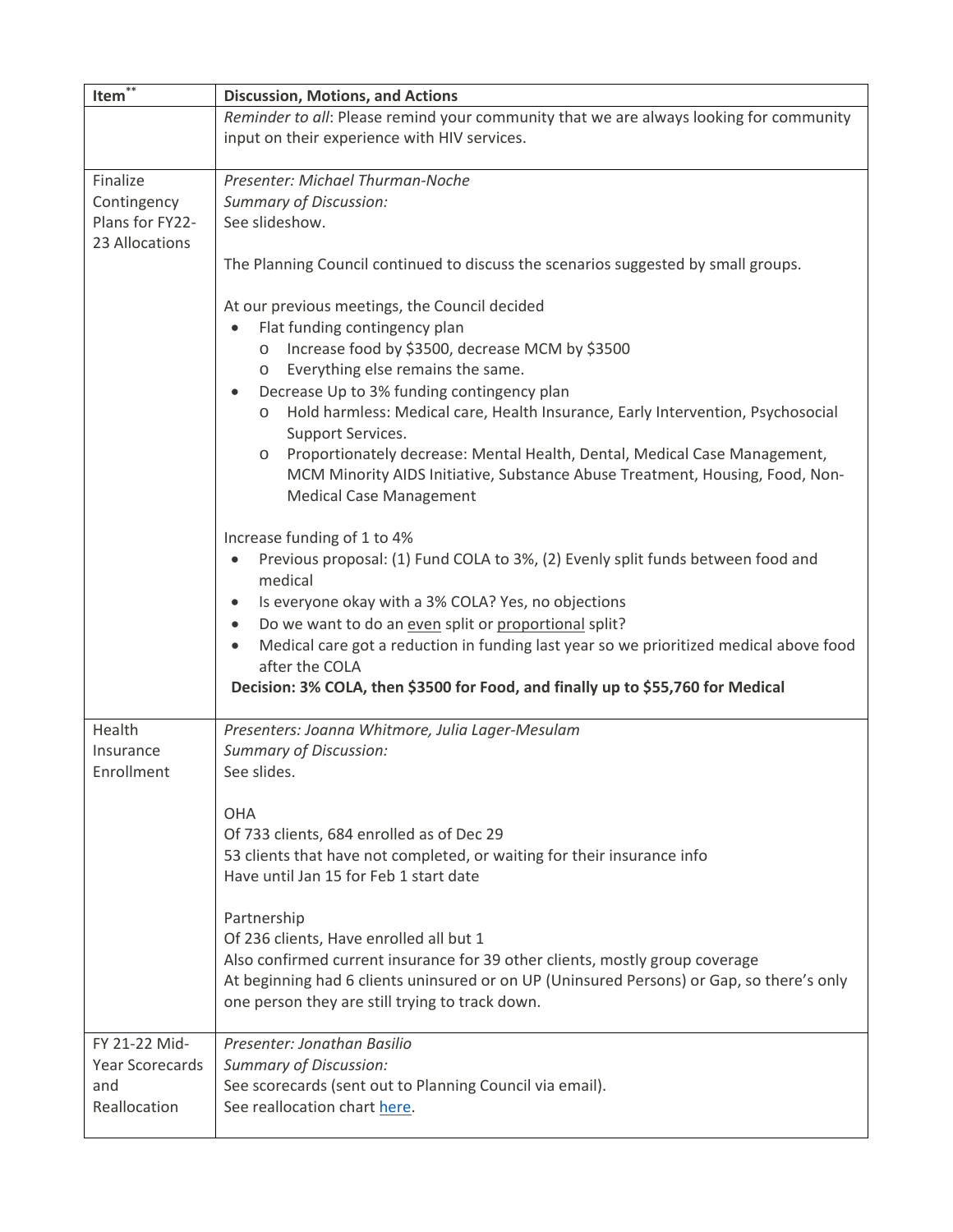| Item $\overline{\mathbf{r}^*}$    | <b>Discussion, Motions, and Actions</b>                                                                                                                                                                                                                                                                                                                                                                                                                                                                                                                                                                                |
|-----------------------------------|------------------------------------------------------------------------------------------------------------------------------------------------------------------------------------------------------------------------------------------------------------------------------------------------------------------------------------------------------------------------------------------------------------------------------------------------------------------------------------------------------------------------------------------------------------------------------------------------------------------------|
|                                   | The Council reviewed expenditures for the first nine months of the year (March-Nov 2021).                                                                                                                                                                                                                                                                                                                                                                                                                                                                                                                              |
|                                   | Suggested reallocations<br>Take \$45,000 from Medical Case Management<br>Give \$3,000 to Substance Use Disorder Treatment (Outpatient)<br>$\bullet$<br>Give \$42,000 to Medical Care<br>٠<br>Q: Why such a small amount to SUD? A: This was the ask from the provider<br>$\bullet$<br>Q: Why give money to some of these categories that are less overspent, when there<br>$\bullet$<br>are other categories that are more overspent? A: Some categories can't spend money<br>received at this late date prior to the end of the fiscal year (end of February 2022).<br>Decision: suggested reallocations are approved |
| Community<br><b>Building Time</b> | Presenter: Bri Williams<br><b>Summary of Discussion:</b><br>See slides.<br>The Planning Council split into small groups to discuss two questions:<br>In this virtual world, how do you continue to building community connections?<br>$\bullet$<br>How can we ensure the PC is a safe space for engagement/discussion?<br>$\bullet$                                                                                                                                                                                                                                                                                    |
| <b>Eval and Closing</b>           | Presenter: Michael Thurman-Noche<br>Thank you for participating in this meeting. If you have feedback / comments / ideas,<br>please include them in your evaluation.                                                                                                                                                                                                                                                                                                                                                                                                                                                   |
| Time of<br>Adjournment            | 6:00 PM                                                                                                                                                                                                                                                                                                                                                                                                                                                                                                                                                                                                                |